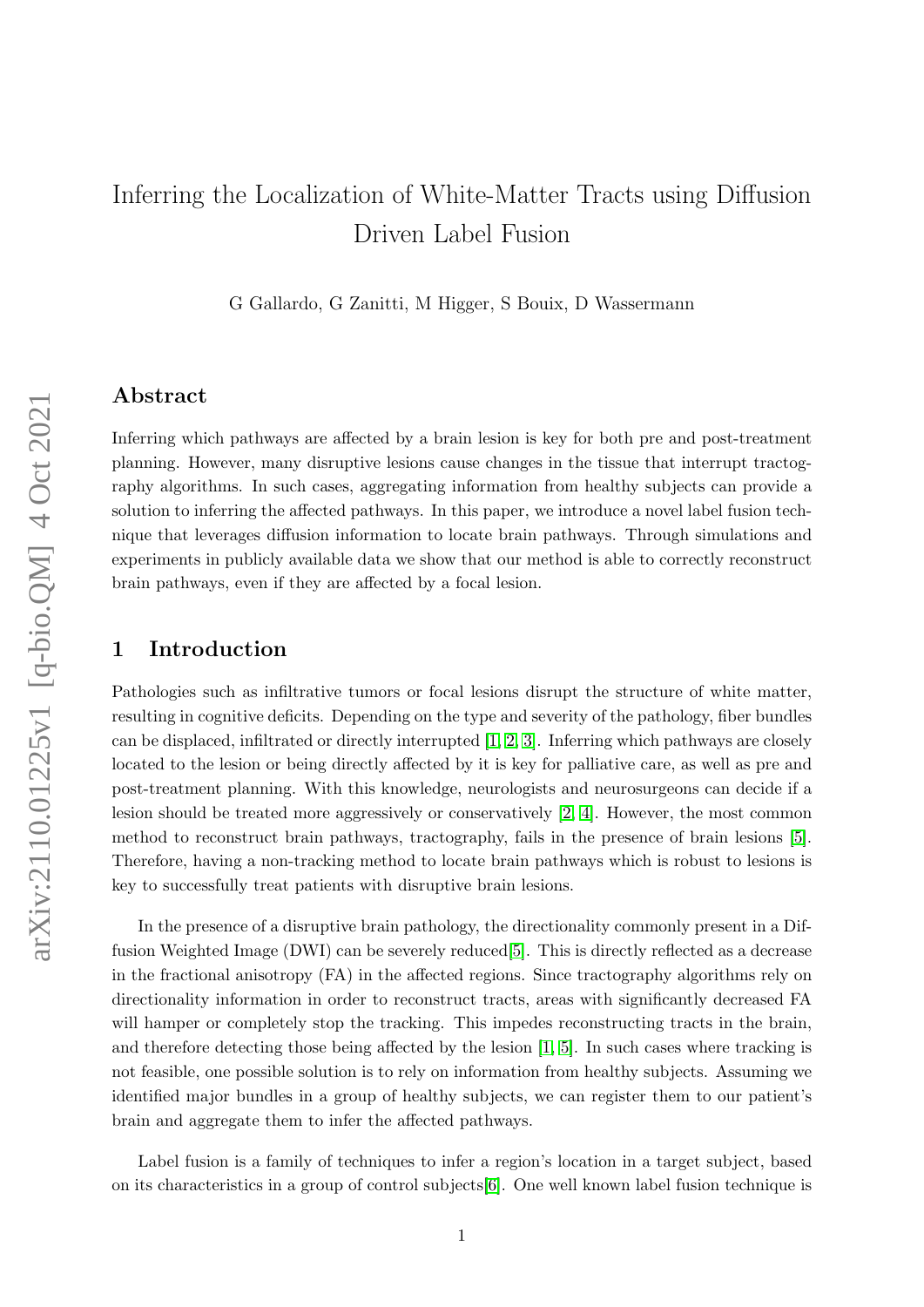Majority Voting [\[7\]](#page-14-6). Given a voxel on a brain image, each template subject "votes" for a label. The resulting label for the voxel will be that with the most votes. Majority Voting is simple to implement and has been shown to generate accurate brain segmentations even when using few template subjects [\[6\]](#page-14-5). Majority Voting weights the vote of each template subject equally, despite how (dis)similar they are from the target subject. However, among the templates there will be subjects more accurate in predicting a region's location, and those less accurate[\[8\]](#page-14-7). Because of this, it has been proposed to weigh the vote of each template based on some similarity function with the target [\[9\]](#page-14-8). The underlying intuition is that the label choice should be driven by those subjects who resemble the most to the one being labeled. The practical advantages of various strategies based on this idea have been demonstrated by Artaechevarria et al. [\[10\]](#page-14-9).

In this work, we introduce the first label fusion technique that leverages diffusion data, as represented in DWI, to weights the vote of each template subject. Since the presence of a path constrains the diffusion of water particles, adding diffusion information can help to better delineate fiber bundles [\[11\]](#page-14-10). Particularly, we have subjects voting for the presence of a specific tract in a region. Our technique then weighs the votes based on how much the voted pathway is supported by the target's diffusion data (Fig. [1\)](#page-10-0). In this way, we give higher weights to the voted pathways which directionality better agrees with the target's diffusion.

We validate our technique through simulations and experiments in publicly available data. First, we validate that our technique correctly weights votes using synthetic data. For this we generate three types of synthetic DWIs (phantoms) representing: a single fiber phantom, a 90 degrees fiber crossing phantom, and a phantom with no fibers. We generate tracts from the DWIs and test how our technique weighs them and their planar rotations on each phantom. We show that our technique assigns higher weights to the votes for tracts aligned with the DWI's diffusion. After, we randomly select 50 subjects from the Human Connectome Project (HCP) and reconstruct 6 major brain pathways on each of them. We use the reconstructed tracts as ground truth to benchmark the inferences made by our technique and Majority Voting on a leave-one-out cross-validation experiment. Our results show that our proposed technique has a lower sensitivity than Majority Voting, but a higher specificity. Meaning, our technique obtains less false positives at the cost of obtaining more true negatives. Finally, we simulate focal lesions with different degrees of severity in the white matter of one HCP subject. Particularly, we target a spherical region where the Superior Longitudinal Fasciculus passes by. We do so by iteratively decreasing the FA of each voxel in the spherical region, until obtaining isotropic diffusion. We show that, while a tractography-based reconstruction technique fails to reconstruct, our technique is able to identify the affected tract. Furthermore, our technique is always able to correctly label the voxels surrounding the lesion, while labeling less voxels within the lesion as it worsen. This helps not only to detect the affected tract, but also to know how much it is affected.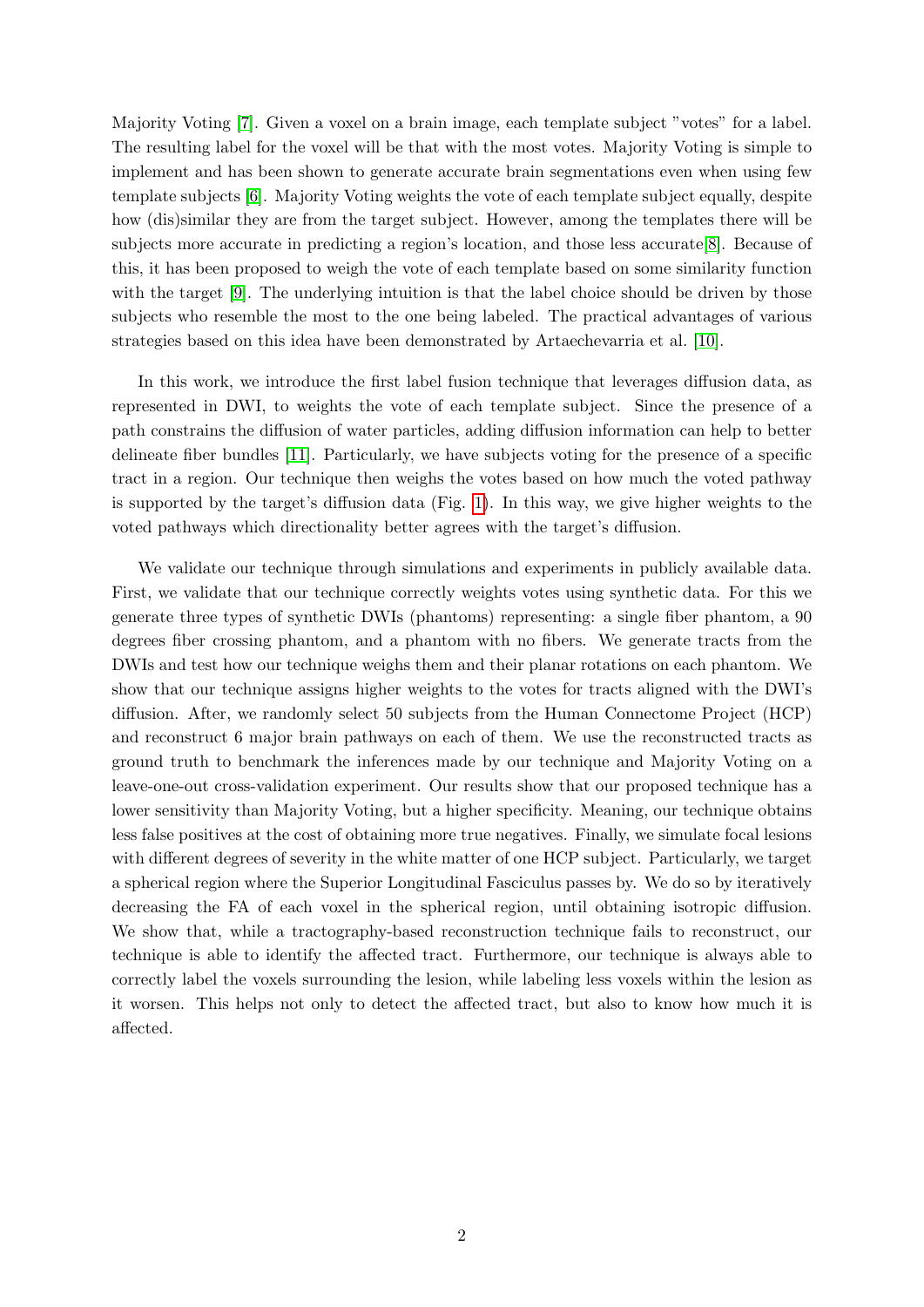## <span id="page-2-1"></span>2 Methods

## 2.1 Majority Voting.

Let  $labels = \{l_i\}$  be the set of labels representing tracts in the brain. Let  $L_s, s \in S$  represent the labeling of a set of template subjects S, where each  $L_s \in labels^{v_x \times v_y \times v_z}$  is a 3D volume with dimension  $(v_x, v_y, v_z)$  representing the labeling of template subject s. Majority Voting [\[8\]](#page-14-7) infers the label of each voxel  $x$  in a target subject by computing:

<span id="page-2-0"></span>
$$
L^*(x) = \underset{l \in labels}{\operatorname{argmax}} \sum_{s \in S} p(L(x) = l | L_s(x)),
$$
  
where  

$$
p(L(x) = l | L_s(x)) = \begin{cases} 1, & \text{if } L_s(x) = l \\ 0, & \text{otherwise.} \end{cases}
$$
 (1)

In this case, each subject votes for a label, and the label with the most votes is assigned to the target voxel. It is important to notice that no information from the target subject is being used to infer the label  $L^*(x)$ .

## 2.2 Diffusion Based Voting

Majority Voting (Eq. [1\)](#page-2-0) decides the label of a target voxel based on the "votes" of template subjects, without using any information from the target subject. However, when inferring the location of white matter pathways, we can profit from the fact that water molecules tend to diffuse in the direction of the pathways. This means that we can use diffusion information to weigh the voting process and help locate the bundles. In particular, votes for tracts aligned with the diffusion of the target subject should get higher weights.

One way to characterize the directionality on a diffusion weighted image (DWI) is by means of fiber orientation distribution functions (fODFs) [\[12\]](#page-14-11). Now, we will first explain how to estimate a fODF from both DWI and tracts. Then, we will show how to leverage them in order to compute weights for each vote.

## 2.2.1 Fiber Orientation Density Function from dMRI Data.

By fitting the diffusion information into a Constrained Spherical Deconvolution (CSD) model, it is possible to estimate a fiber orientation density function[\[13\]](#page-14-12) (fODF). The fiber ODF  $F<sub>x</sub>(\theta, \phi)$ represents the estimated fraction of fibers within the voxel  $x$  that are aligned along the direction  $(\theta, \phi)$ , expressed in spherical coordinates.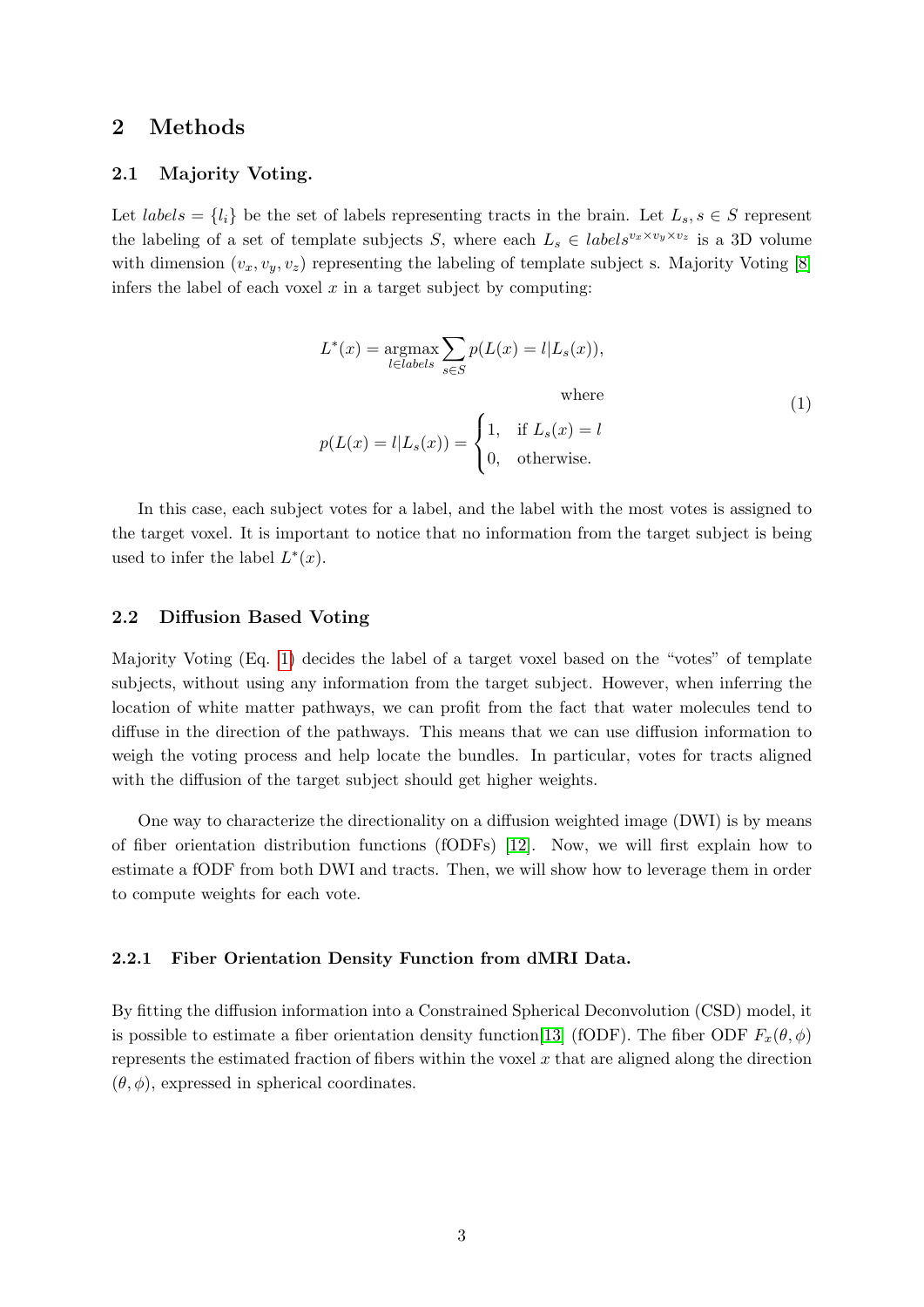#### <span id="page-3-0"></span>2.2.2 Fiber Orientation Density Function from Tractography.

A tract can be described as a set of streamlines, where a streamline is a discretized 3-dimensional curve. Assuming that a streamline doesn't have sharp turns within a voxel, we can estimate its directionality by looking at the entry and exit points (Fig. [1](#page-10-0) A). Repeating this for each streamline on a tract, we obtain a set of directional vectors, representing the directionality of the tract within the voxel. As with the diffusion data, we can once more use the CSD model to estimate an fODF representing the directionality of a tract in the voxel.

#### <span id="page-3-1"></span>2.2.3 Label Fusion Weighted by Diffusion

Majority Voting (Eq. [1\)](#page-2-0) decides the label of a voxel based on how many subjects "vote" for it. Given that we are inferring brain pathways, we want to introduce a weight that denotes how much the voted tract resembles the target's diffusion data:

<span id="page-3-2"></span>
$$
L^*(x) = \underset{l \in labels}{\text{argmax}} \sum_{s \in S} p(L(x) = l | L_s(x)) p(D(x) | D_{sl}(x)).
$$
 (2)

In our segmentation scheme, the term  $p(L(x) = l|L_s(x))$  is modeled as in the voting scheme (eq. [1\)](#page-2-0). Our second term,  $p(D(x)|D_{sl}(x))$  express the probability of seeing the diffusion of our target subject,  $D(x)$ , on voxel x, given the diffusion of subject s generated by tract l on the same voxel,  $D_{sl}(x)$ . Since registering DWIs is a highly time consuming task [\[14\]](#page-15-0), we want to avoid it. Instead, we can register tracts, for which efficient algorithms exist, and use them as an estimator of the diffusion of each template subject. Knowing that water particles in the brain diffuse along tracts, we can estimate  $D_{sl}(x)$  by computing the fODF of the registered tract l as explained in [2.2.2](#page-3-0). Simultaneously, we can characterize  $D(x)$  with the fODF computed from the DWI of the target subject as explained in [2.2.3.](#page-3-1) In order to reflect how much the fODF of our target subject's diffusion resembles the fODF of the voted tract on a voxel, we model  $p(D(x)|D_{sl}(x))$  as:

<span id="page-3-3"></span>
$$
p(D(x)|D_{sl}(x)) = \begin{cases} \langle F(x), F_{sl}(x) \rangle, & \text{if } L_s(x) = l, \\ & \text{and } l \neq 0 \\ \langle F(x), U \rangle, & \text{if } L_s(x) = 0 \\ 0, & \text{otherwise} \end{cases}
$$
 (3)

where  $F(x)$  is the fiber ODF on voxel x estimated from the target's DWI, and is normalized such that  $\langle F(x), F(x)\rangle = 1$ .  $F_{sl}(x)$  is the fiber ODF of the tract l registered from subject s and normalized as  $F(x)$ . U is a uniformly distributed fiber ODF, this is the diffusion assumed for either the label 'no-tract', representing the background or a gray matter structure. By computing the inner product between normalized ODFs, we can estimate how much they look alike. In this way, we weight the vote of each subject accounting for the white-matter structure of both the voting and target subjects.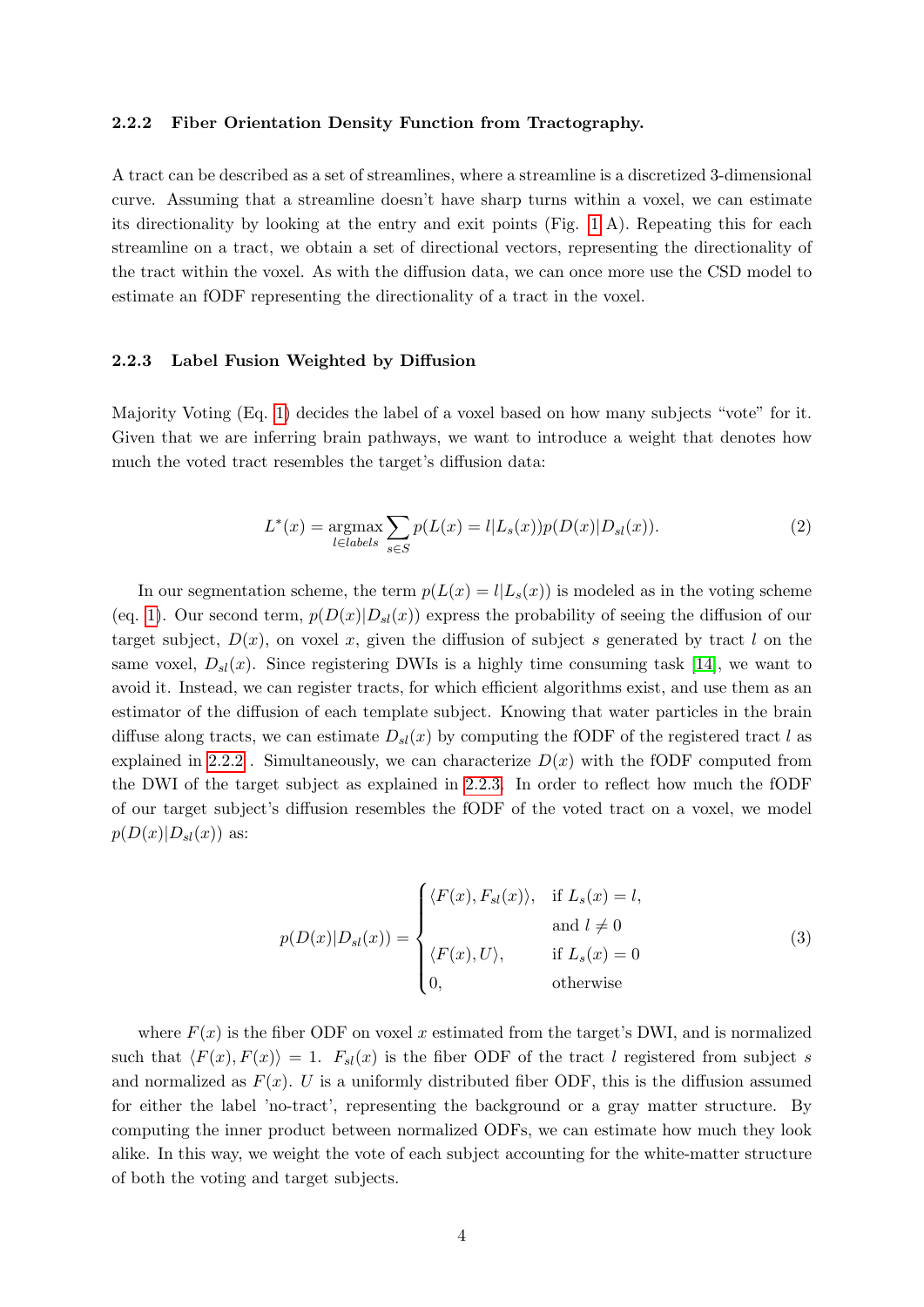## 3 Experiments and Results

In section [2](#page-2-1) we presented how to add diffusion information to Majority Voting (Eq. [2\)](#page-3-2). This allows us to weigh the vote for a tract by how much the diffusion of the target supports it. Now, we validate our technique using both synthetic data and subjects from the Human Connectome Project (HCP). We start by assessing our techniques correctly weighs votes using DWI phantoms. Then, we proceed to infer the location of white-matter pathways in subjects of the HCP, and compare them with their ground-truth as reconstructed with the white-matter query language (WMQL)[\[15\]](#page-15-1). Finally, we simulate a lesions in the white matter and test how our method behaves in its presence.

## 3.1 Data and Preprocessing

We created three types of diffusion weighted image phantoms using Phantomas [\[16\]](#page-15-2). The first phantom possess only one tract, traveling from one side to the other of the image horizontally (Fig. [2](#page-11-0) A). The second possess two crossing tracts, forming a 90 degrees angle between them (Fig. [2](#page-11-0) B). The last has no fibers on it, representing isotropic diffusion (Fig. [2](#page-11-0) C). From each phantom we generated 30 diffusion weighted images (DWIs). All the DWIs were generated using a signal to noise ratio (SNR) of 20, and a resolution of  $1mm$  per voxel. The final images are 3-dimensional matrices with 10 voxels in each dimension. Having such small images allows us to test our label fusion on a controlled environment. We estimated fiber orientation distributions (FODs) in each voxels by means of constrained spherical deconvolution (CSD)[\[17\]](#page-15-3) using Dipy [\[18\]](#page-15-4). The fODFs were discretized on a sphere with  $n = 100$  vertices. A uniform fODF, U, was created by assigning to each vertex of the sphere the value  $\sqrt{\langle n \rangle /n}$ , making  $\langle U, U \rangle = 1$ .

To test our technique in more realistic scenarios, we randomly selected 50 subjects from the HCP500 dataset from the Human Connectome Project. For each subject, we first estimated FODs by means of CSD from they diffusion data. Then, we leveraged the FODs to perform whole-brain probabilistic tractography. For the tractography we used each voxel in the whitematter as a seed, and simulated 8 particles per seed [\[18\]](#page-15-4). Finally, we extracted four tracts from the left hemisphere using the implementation of the white-matter query language (WMQL) [\[15\]](#page-15-1). For each subject we computed non linear registrations to the rest using as reference their T1w images [\[19\]](#page-15-5). Using the resulting warp transformations, we registered the tracts between every pair of subjects.

#### 3.2 Assessing the Correctness of Voting Weights in Synthetic Data

In order to study how the tract's directionality influences its vote weight, we started by reconstructing the tract present in the first phantom (Fig. [2](#page-11-0) A). For this, we took one of the 30 generated DWIs, and computed 1000 streamlines by means of probabilistic tracking from the voxels through which the tract passes. If our technique behaves correctly, the tract we reconstructed should obtain a high vote weight in the DWIs derived from phantom A. At the same time, any change in its directionality, should decrease the received weight. To assess this, we computed weights in 30 DWIs for the reconstructed tract, and for planar rotations of it around the central voxel. Figure [3](#page-12-0) A shows the obtained weights on the first phantom. Effectively,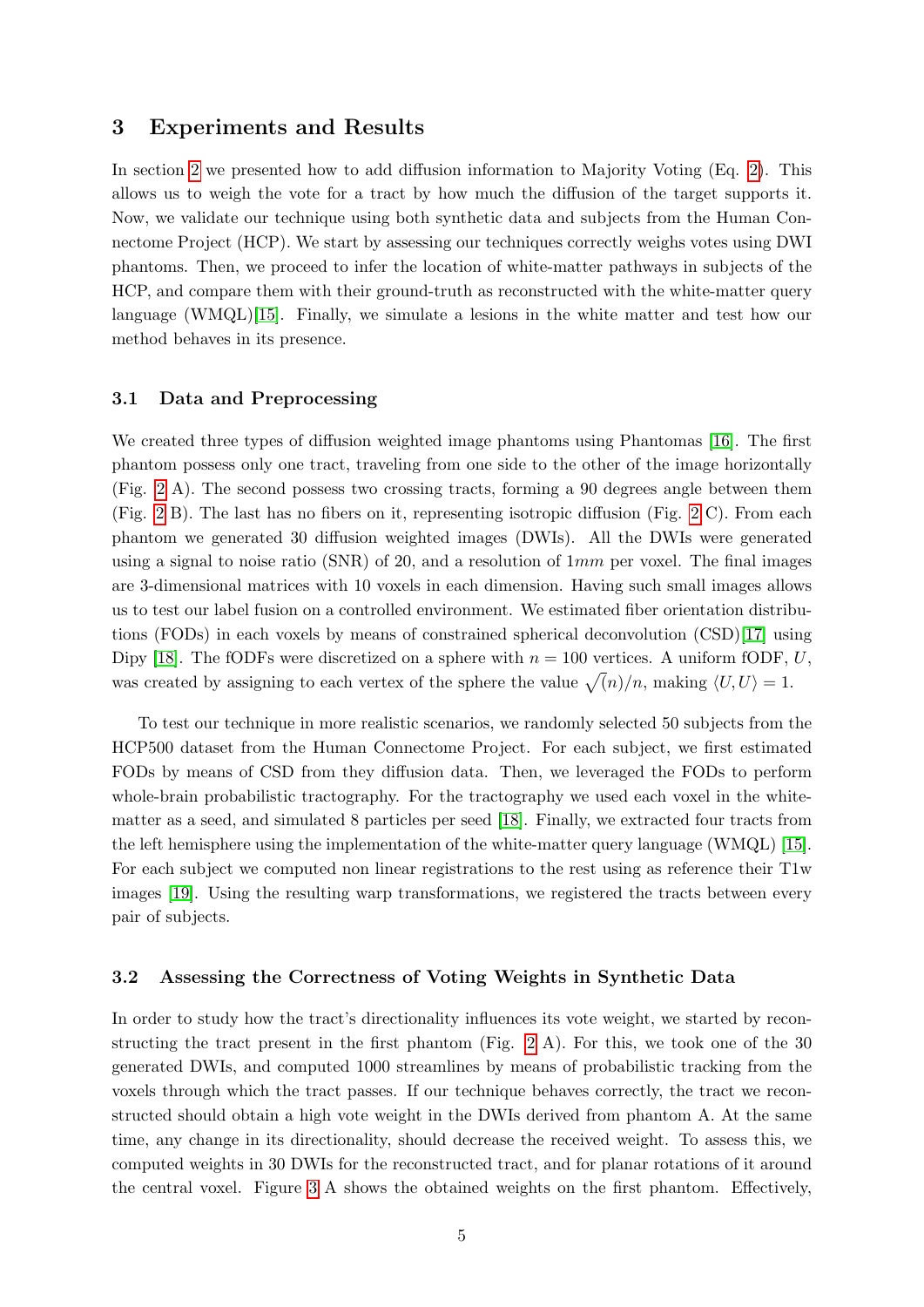the weight starts to rapidly decrease as the angle increments and the directionality of the tract moves away from that of the diffusion.

Figure [3](#page-12-0) B shows the weights obtained when computing weights of the reconstructed tract in 30 DWIs derived from the second phantom (Fig. [2](#page-11-0) B), which have a fiber crossing in the central voxel. In this case, the weight is higher when the reconstructed tract aligns with one of the crossing fibers (at 0 degrees or 90 degrees), while rapidly decaying in between them. Finally, figure [3](#page-12-0) C shows the weights when using 30 DWIs with isotropic diffusion (Fig. [2](#page-11-0) C). In this case, the weight is always low, driven by the discrepancy between the directionality of the tract and the free diffusion present in the DWIs.

To assess that the proposed model is not over-weighing tracts, we also computed the weight that a "non-tract" label would receive in each of the phantoms. This is, when the user votes that there is no tract present in the voxel. As explained in section [2,](#page-2-1) equation [3,](#page-3-3) when a subject is voting for a non-tract label, a uniform fiber ODF is compared against the diffusion fODF. Figure [2](#page-11-0) A, B, and C show the weight obtained in the central voxel when a subject is voting for the label "non-tract". In figure [2](#page-11-0) A, we can see that the weight of "non-tract" is low, specially when compared with the high weight of the correctly aligned tracts (low angle rotations). This is driven by the highly directional underlying diffusion data of the phantom. Figure [2](#page-11-0) B shows that the weight of a "non-tract" vote is similar to that of an aligned tract. Finally, figure [2](#page-11-0) C shows always a higher weight for the "non-tract" than for any tract, consistent with the isotropic diffusion of our third phantom.

#### 3.2.1 Inferring Tracts in Human Connectom Project Subjects

To validate our technique in a more realistic but still controlled scenario, we used our technique to infer the location of specific white-matter tracts in 50 HCP subjects. We selected the following tracts to work with: Inferior Fronto-Occipital Fascicle (IFOF), Corticospinal Tract (CST), Inferior Longitudinal Fasciculus (ILF), and Superior Longitudinal Fasciculus (SLF I, II, and III). These 6 tracts provide a fair diversity of directionality, shape, and position in the brain.

For each tract we performed a leave-one-out cross-validation experiment. At each step, we inferred the tract of one subject from the registered tracts of the others using both Majority Voting and our technique. Then, we quantified the performance of both techniques using as ground truth the target's bundle. In particular, we computed their confusion matrix. A confusion matrix is a matrix  $M \in \mathbb{R}^{labels \times labels}$ , where each entry  $M_{ij}$  represents the number of times the label in the ground truth was i and the technique labeled j. In this experiment, since we are only inferring one tract, we have two labels: tract and non-tract. We computed the sensitivity, and specificity of each confusion matrix [\[20\]](#page-15-6). Sensitivity measures the proportion of voxels in the ground-truth tract that were "discovered". Specificity measures the proportion of voxels that were correctly labeled, over all the labeled voxels. Table 1 shows the results obtained for each technique and tract. In all of the tracts, our technique shows on average a 5% a lower sensitivity than Majority Voting. This means that we label a smaller portion of the ground-truth bundle. On the other hand, our diffusion weighted label-fusion achieves on average a 13% higher specificity. Therefore, our technique is discovering less voxels, but those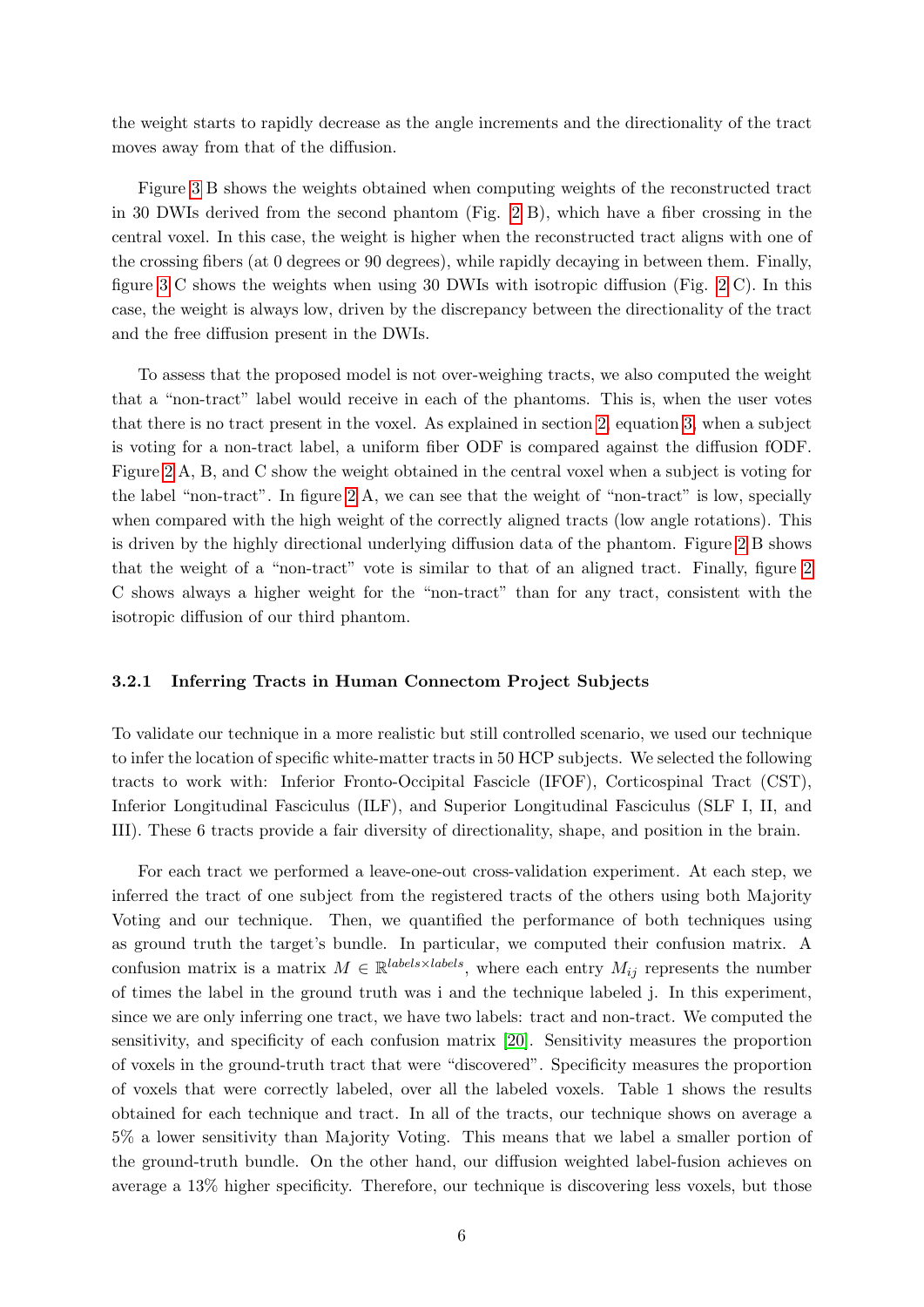which are labeled can be trusted more.

#### 3.2.2 Inferring Tracts in the Presence of Simulated Lesions

To test how our technique behaves on an injured brain, we simulated lesions at different degrees of severity in the white matter of one of our subjects. Given that some brain lesions directly affect Fractional Anisotropy  $(FA)$  [\[1,](#page-14-0) [2\]](#page-14-1), we simulated lesions by adding isotropic signal to a set of voxels, therefore lowering their FA. We targeted the SLF bundle, in order to compare how the labeling changes with lesion of different degrees. We did so by selecting a spherical region of 4mm where the SLF passes, and mixing the diffusion signal there with signal from the ventricles. Since the ventricles are regions filled with cerebrospinal fluid (CSF), their diffusion is approximately isotropic. In particular, for each voxel  $x$  in the affected region, we chose a voxel v in the ventricle and mixed their DWI signals,  $S(\cdot)$ , as follows:

<span id="page-6-0"></span>
$$
S(x) = S(x)(1 - \alpha) + S(v)\alpha, \alpha \in [0, 1],
$$
\n(4)

where  $\alpha$  manages the severity of the lesion. In this case,  $\alpha = 0$  represents healthy tissue, and  $\alpha = 1$  represents a total disruption of the white-matter, resulting in pure isotropic diffusion.

We created four datasets by setting  $\alpha$  to 0.25, 0.5, 0.75 and 1. On each dataset we performed a whole-brain probabilistic tractography, and filtered the resulting streamlines using WMQL to reconstruct the SLF. We found that for the values of  $\alpha = 0.75$  and  $\alpha = 1$  WMQL failed to recover the SLF, since it was interrupted by the simulated lesion. Then, we used both majority voting and our technique to aggregate the SLF from the rest of the subjects. Since Majority Voting for all datasets. Moreover, both Majority Voting and our technique obtained a high overlap in the result for  $\alpha = 0.25$ . However, our technique labeled less voxels within the lesion as the alpha value increased (making FA to decrease). This is a good behaviour, since by lowering the FA we make the diffusion more isotropic, loosing the underlying tract. In particular, for  $\alpha = 1$ , our technique results in two disconnected sets of voxels being labeled as SLF. This is correct, because for  $\alpha = 1$  the diffusion is completely isotropic, meaning that the tract was interrupted. This behaviour allows not only to know which tract was affected, but also at which degree it is affected, informing if the tract is interrupted or not.

## 4 Discussion

In this work we presented a label-fusion technique that leverages diffusion information to better infer the location of brain pathways. Our technique allows to correctly locate white-matter pathways even in the presence of a lesion that disrupts tractography algorithms. Furthermore, being based on a label-fusion algorithm, our technique can achieve accurate segmentations even when the inference is made from few subjects  $[6]$ .

Our technique adds diffusion information in the process of label-fusion. Given that fiber bundles constrains the diffusion of water particles in the brain, our technique uses diffusion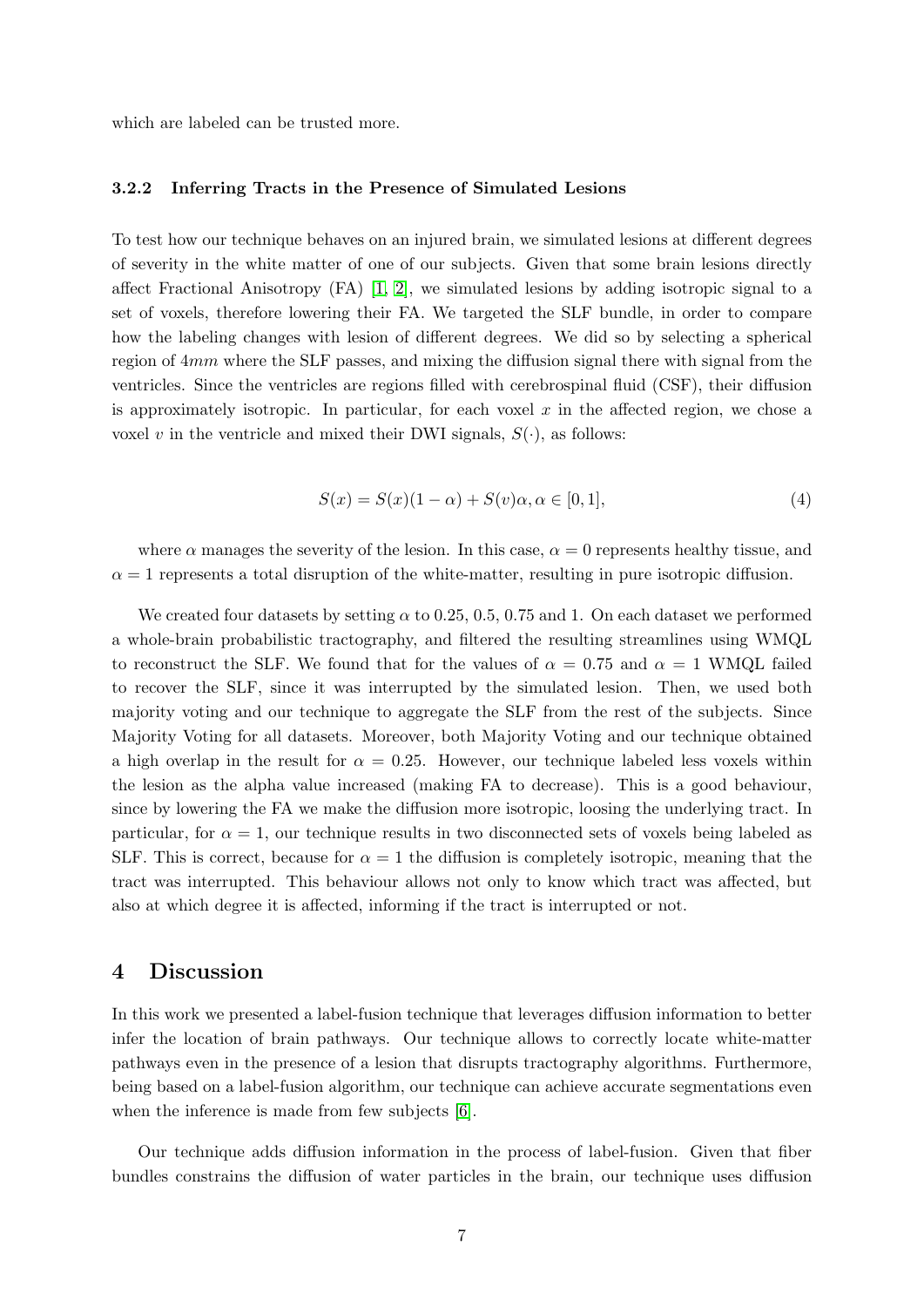information to improve Majority Voting [\[7\]](#page-14-6). More specifically, we weight each vote based on how the voted pathway is supported by the target's diffusion data. In this way, voted pathways that better resemble the white matter of the target subject obtain a higher weight. The weights come from comparing how much the diffusion fODF of our target subject's resembles the fODF of the voted tract on a voxel. In this way, we can compare the white-matter structure of our target subject with that of the voting subject, without having to register DWIs. Adding diffusion weights to Majority Voting, allowed us to profit from its robustness while improving the labeling of white-matter bundles, as shown by our results in synthetic data and subjects from the Human Connectome Project.

## 4.1 Our Technique Creates Weights Consistent With the Underlying Diffusion Data.

To assess that our technique correctly weighed votes, we created three different phantoms, and derived DWIs from them. The phantoms had: (A) a single bundle running straight, (B) a 90 degrees crossing bundles, and  $(C)$  no bundles. We reconstructed the tract in the phantom A, and computed the weights obtained by the tract and planar rotations of it in the 3 phantoms. Our results show that our technique assigns high weights when the tract aligns with the bundles represented in the underlying diffusion data. Furthermore, when the directions differ by more than 10 degrees, the weight starts to drop rapidly. Our results also show that in the phantom C, where there is no bundle, the 'no-tract' vote receives a higher weight than any rotation. These results show that our technique is able to correctly weight each label based on diffusion directionality.

# 4.2 Our Technique Shows Lower Sensitivity but Higher Specificity than Majority Voting.

To test our technique in realistic data, we registered tracts between different subjects of the HCP. Using these registered tracts, we inferred the position of individual tracts in each subject. Table 1 shows that in each inferred tract, our technique achieved on average a 13% higher specificity at the trade off of obtaining a 5% lower sensitivity. Hence, our techniques presents less false positives at the cost of more false negatives, making it more conservative than Majority Voting. Furthermore, our specificity is always higher than 0.7. This means that our technique was able to discover less voxels belonging to the tracts, but at least 70% of those labeled are correct.

# 4.3 Our Technique Allows to Infers Which Tract is Affected by a Focal Lesion, and How Affected the Area Is

We further characterized the behaviour of our technique by simulating non-deforming lesions in the white-matter of a HCP subject. Particularly, we defined a spherical region on the path of the Superior Longitudinal Fasciculus, and increased its Fractional Anisotropy until achieving isotropic diffusion. In doing so, we effectively simulated a focal lesions ranging from an infiltration to the interruption of a tract. Under these common scenarios in which the diffusion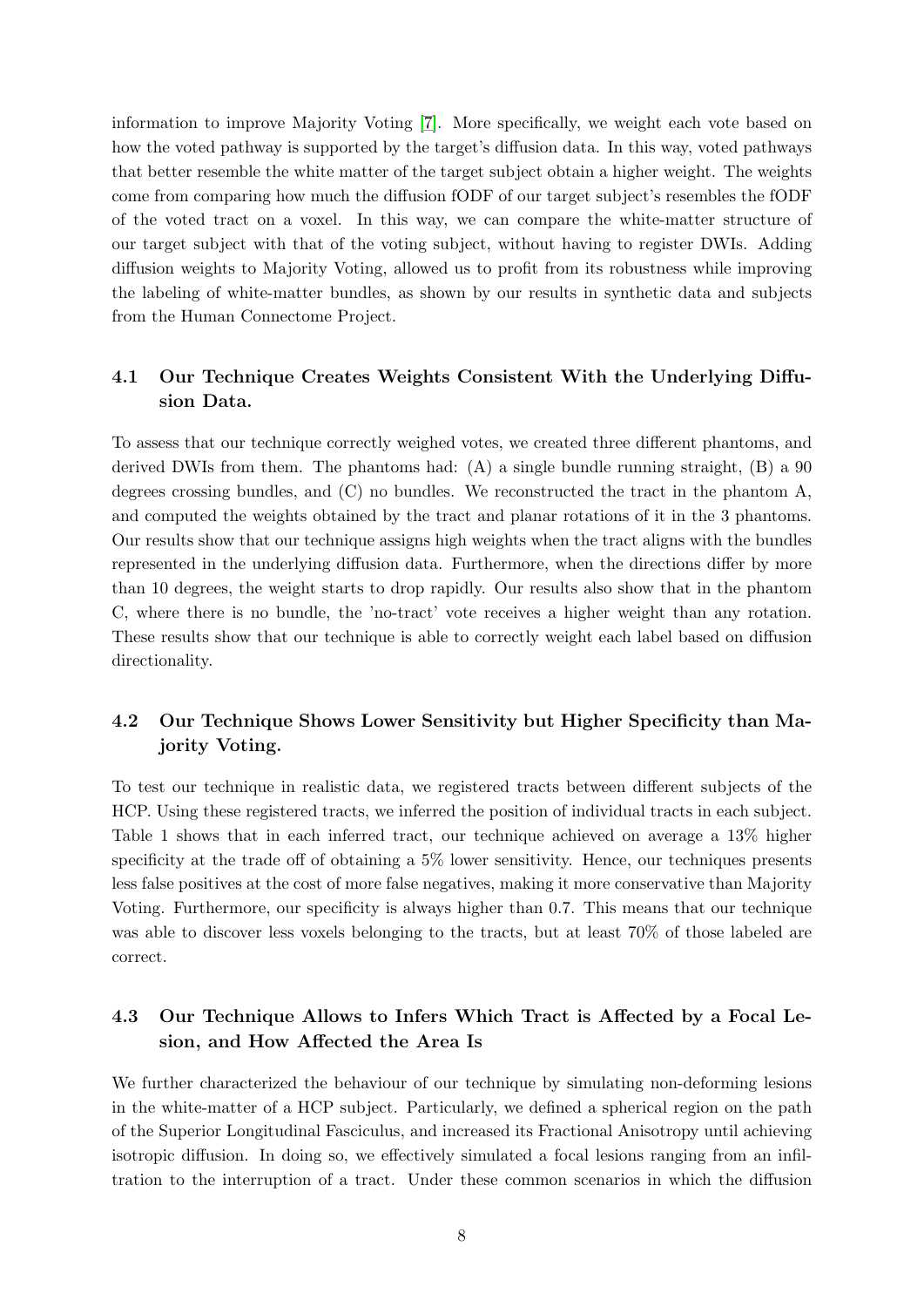data is affected, reconstruction techniques such as WMQL are not able to recover the tract. This is because, as the diffusion data losses directionality, the tracking becomes more and more hampered. Indeed, in our experiment WMQL was not able to dissect the affect SLF, since the process of tractography was stopped by the lesion. On the other hand, both majority voting and our technique were able to correctly label the affected tract. However, as shown by our results (Figure [4\)](#page-13-0), only our technique was able to label less voxels as the tract became more interrupted. This is the expected behaviour in the presence of a lesion, since the more damaged an area is, the less it is expected for the tract to be present. When the tract is completely interrupted, our technique is still able to label the voxels surrounding the lesions, thus enabling to detect the affected tract. Therefore, our technique not only allows to detect the affected tracts, but also gives information on how altered the tract is.

# 5 Conclusions

We presented a label fusion technique that leverages diffusion data to infer the localization of white-matter tracts. The results show that our technique is well suited to create subject specific segmentation of the brain. Our method could be use in specificity medicine to interrogate diffuse pathologies like TBI, even in the presence of small lesions (as shown in fig. [4\)](#page-13-0). Our technique could be used in the study of infiltrative brain tumors, where registration is less of a problem, and in the future, could be extended to larger tumors, due to the growing advances in registration based on tumor growth models.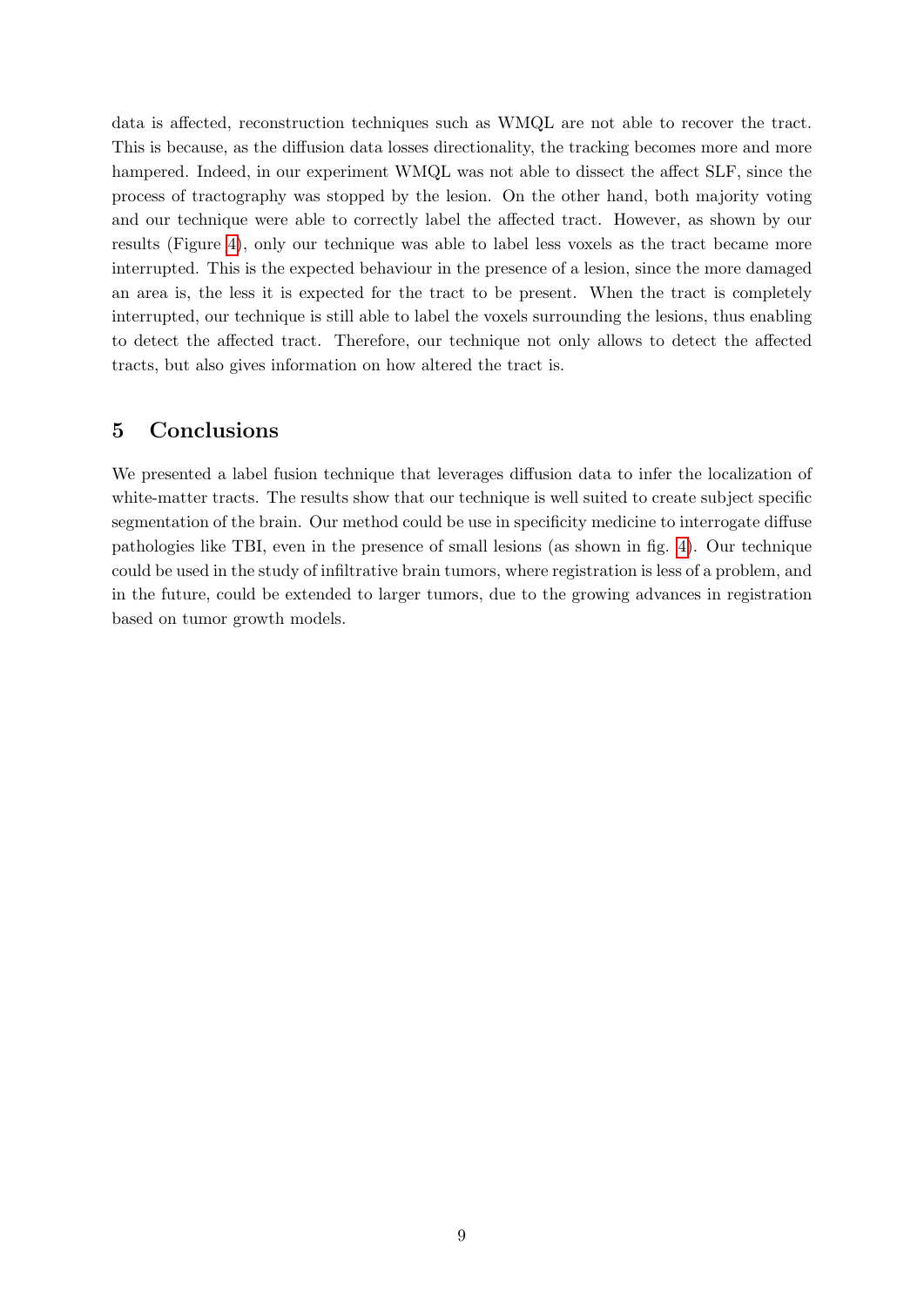Table 1: Sensitivity and specificity of our proposed method (Weighted) and a non-weighted voted (Majority) when inferring single bundles from 9 subjects. The inferred bundles are: Superior Longitudinal Fasciculus (SLF) I, II and III, Inferior Longitudinal Fasciculus (ILF), Cortico Spinal Tract (CST), and Inferior Occipito-Frontal Fascicle (IOFF).

|                | Sensitivity |            | Specificity |            |
|----------------|-------------|------------|-------------|------------|
|                | Weighted    | Majority   | Weighted    | Majority   |
| <b>IOFF</b>    | 0.10(0.04)  | 0.13(0.04) | 0.71(0.15)  | 0.55(0.15) |
| <b>CST</b>     | 0.38(0.03)  | 0.42(0.03) | 0.80(0.04)  | 0.70(0.04) |
| ILF            | 0.22(0.01)  | 0.27(0.02) | 0.77(0.04)  | 0.63(0.04) |
| SLF I          | 0.19(0.01)  | 0.27(0.01) | 0.80(0.04)  | 0.66(0.05) |
| <b>SLF II</b>  | 0.23(0.01)  | 0.31(0.01) | 0.82(0.04)  | 0.68(0.04) |
| <b>SLF III</b> | 0.11(0.01)  | 0.17(0.02) | 0.71(0.04)  | 0.58(0.05) |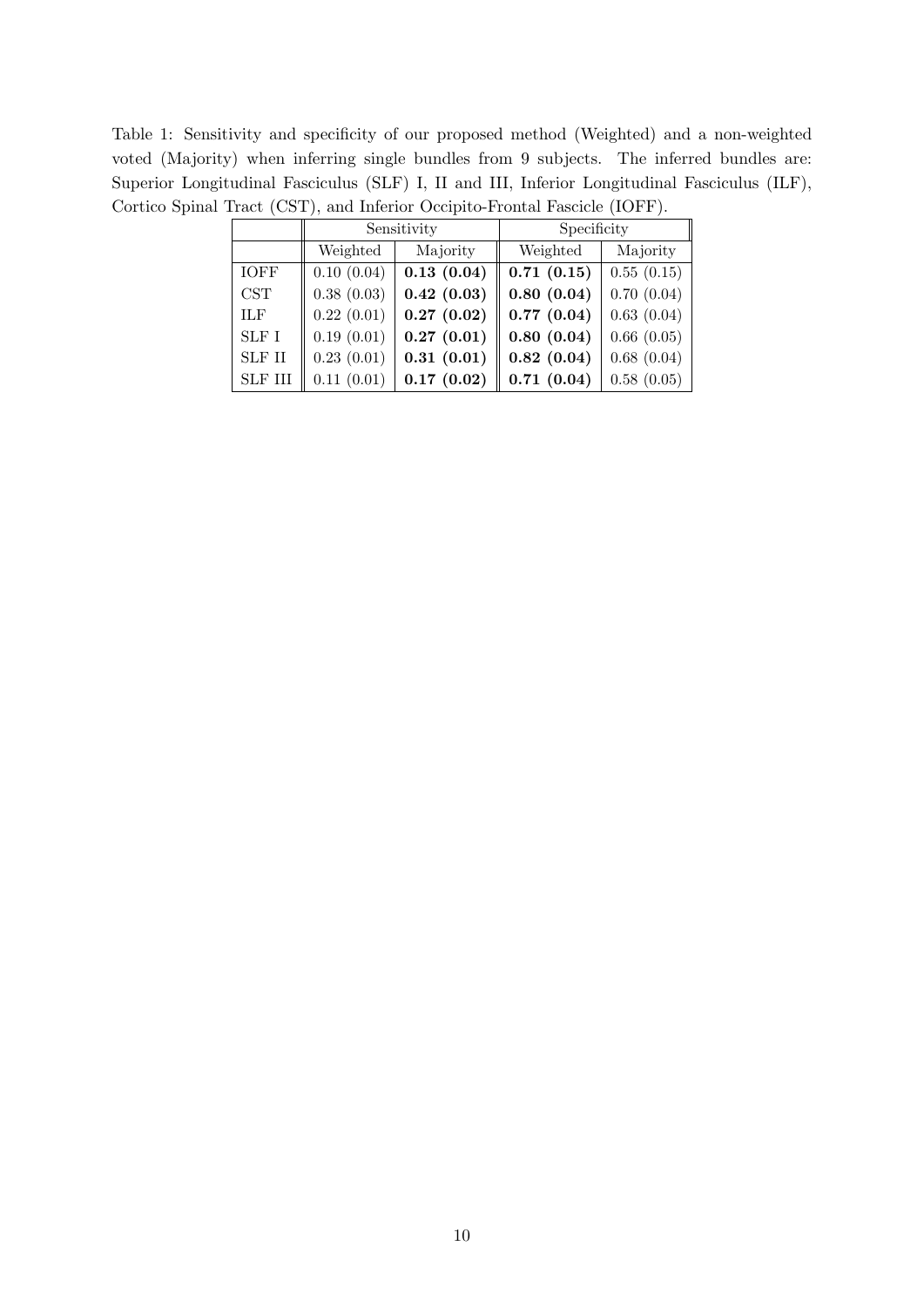

<span id="page-10-0"></span>Figure 1: We use a label fusion technique to infer the location of white matter bundles by aggregating information of healthy subjects. After registering the tracts, each subject "votes" for either a tract or a non-tract structure (gray matter or background). Our technique adds diffusion based weights to each one of these votes. The weights are computed based on the similarity between the fiber Orientation Distribution Function of the structure being voted and the DWI of the target subject.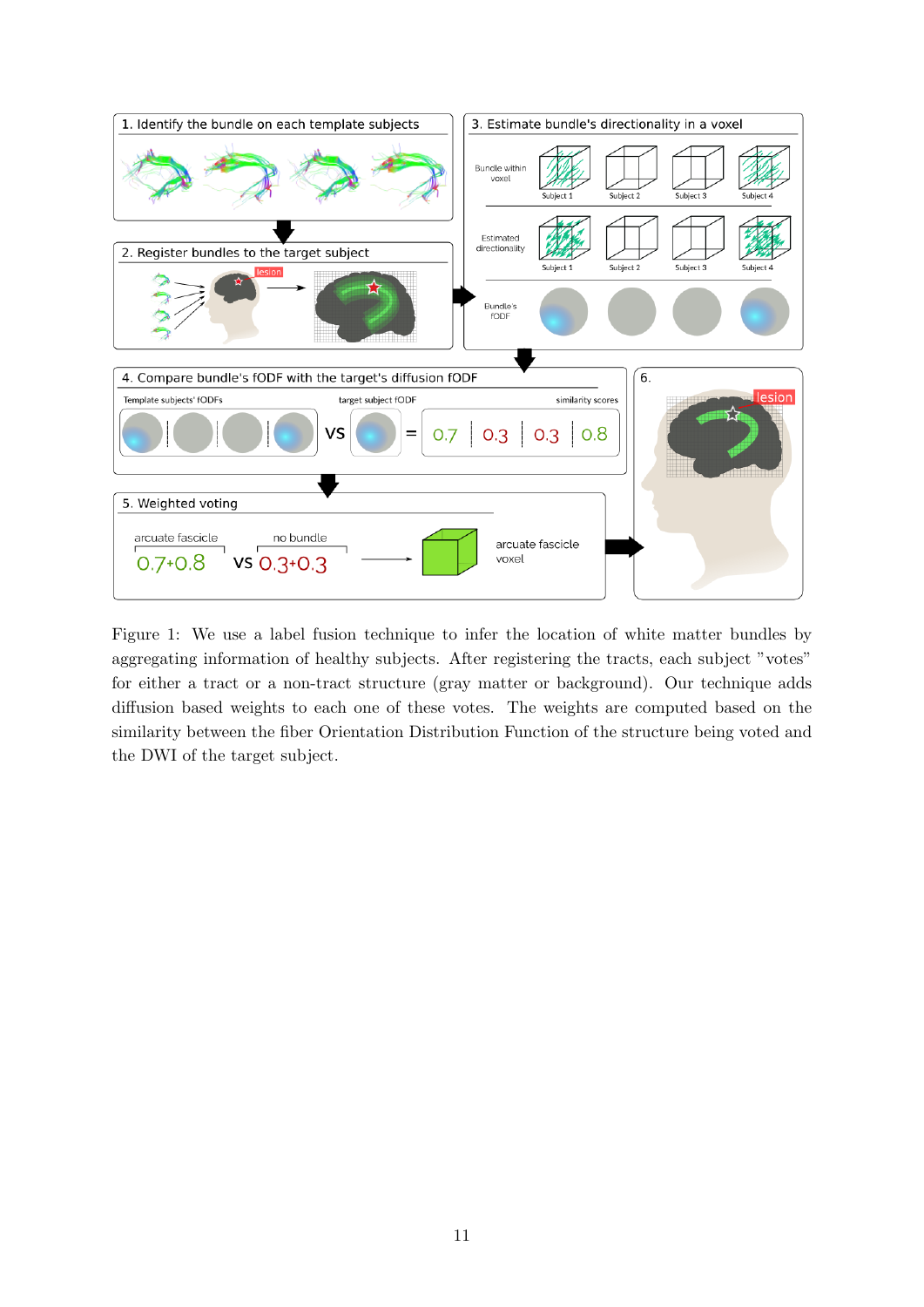

<span id="page-11-0"></span>Figure 2: In order to test our technique, we created three types of synthetic DWIs, known as phantoms. (A) A phantom with only one tract in the white matter. (B) A phantom with two fibers crossing. (C) A phantom with no tracts, representing isotropic diffusion.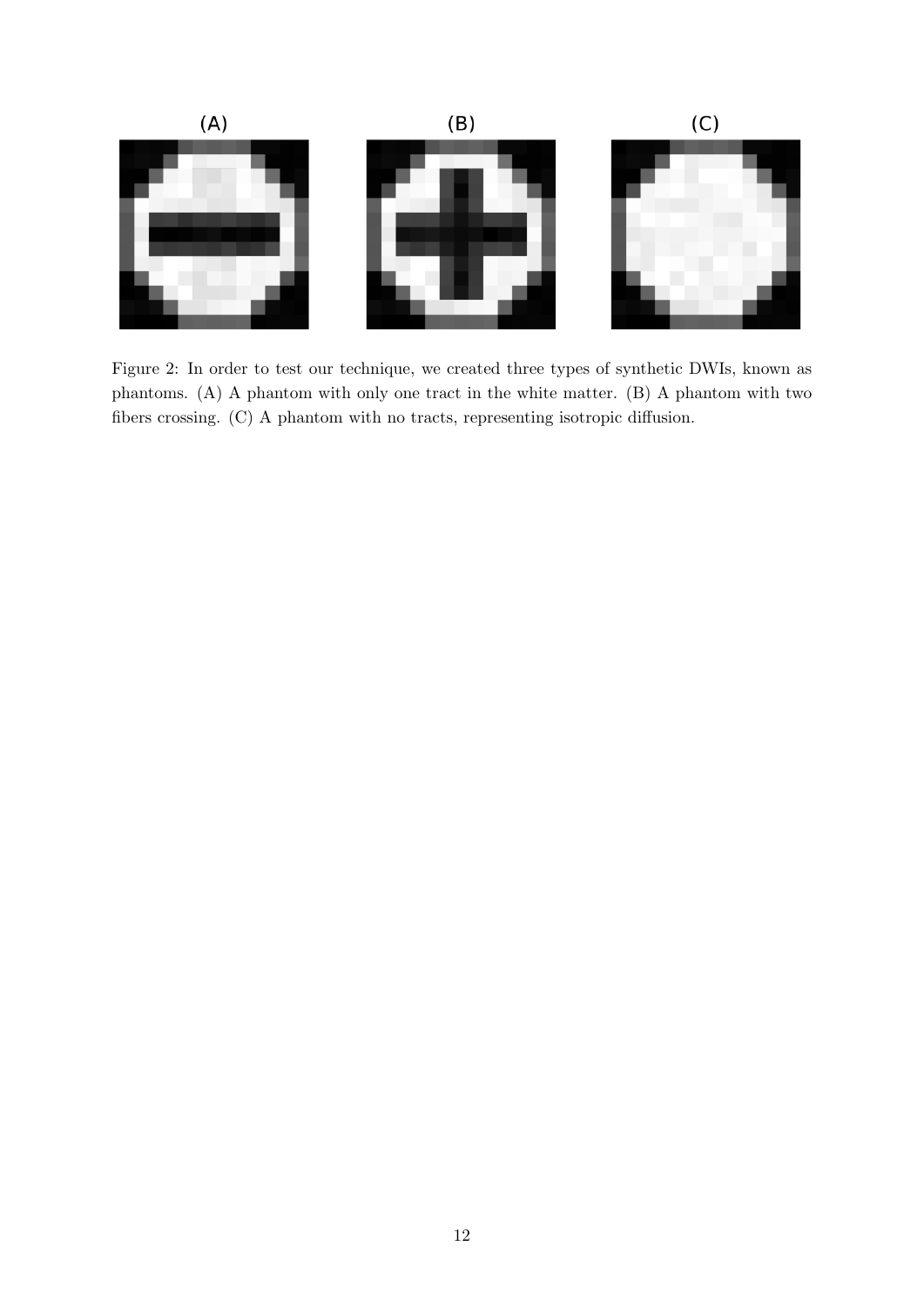

<span id="page-12-0"></span>Figure 3: In order to study how a tract's directionality influences its vote weight, we estimated the fiber bundle by means of tractography in the Phantom A. Then, we computed the weights obtained by the tract and planar rotations of it in: (A) Phantom A. (B) Phantom B. (C) Phantom C. The figures show that our technique gives the highest weights to structures that are aligned with the underlying diffusion.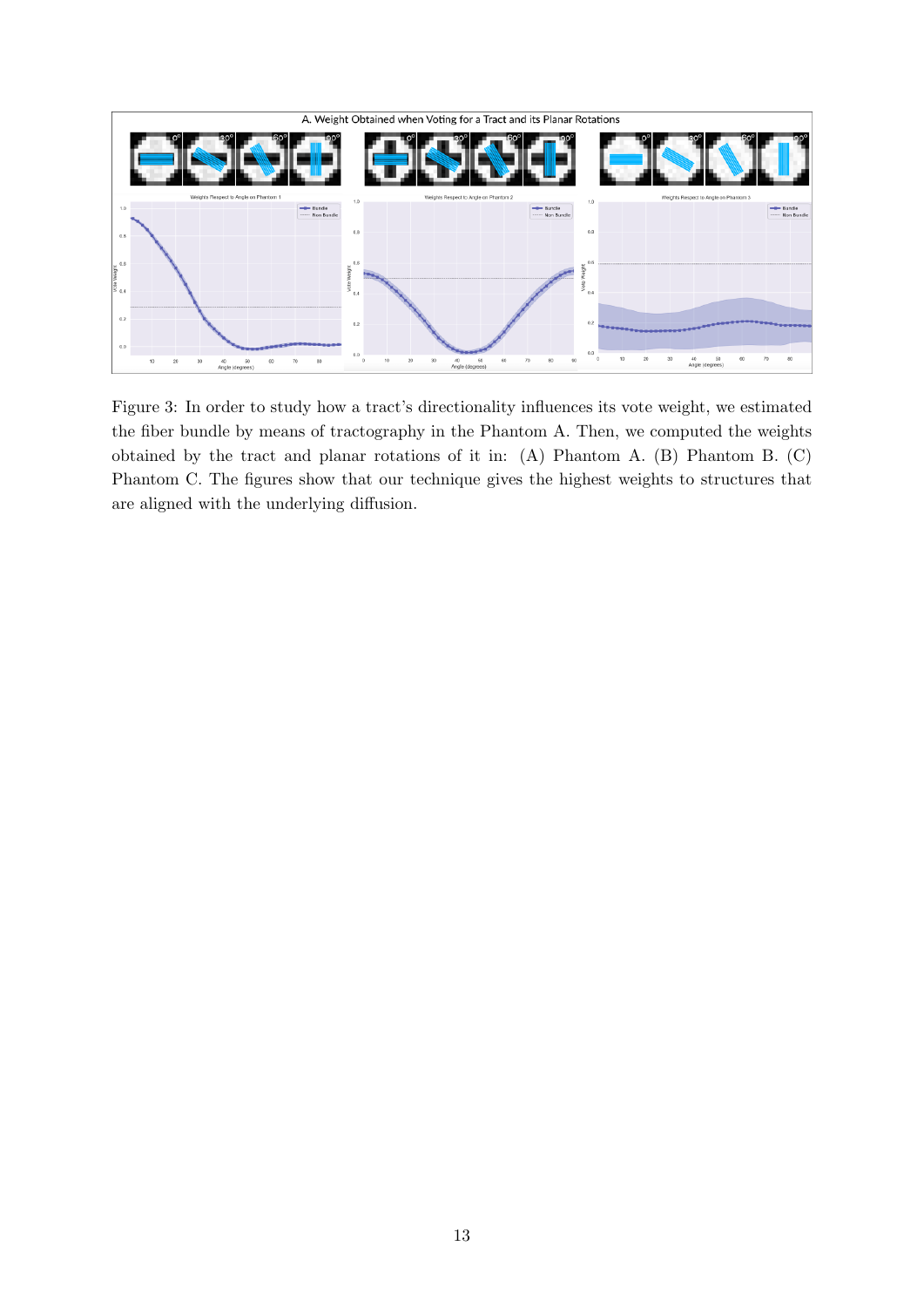

<span id="page-13-0"></span>Figure 4: We tested how our technique behaves in the presence of simulated lesions. Lesions were simulated in a specific region (red circle) by following eq. [4](#page-6-0) to lower the FA of the region. The SLF passes through such a region. The figures show the result of applying our technique in order to determine the SLF at different values of the parameter  $\alpha$  in eq. [4:](#page-6-0) (A)  $\alpha = 0.2$ , (B)  $\alpha = 0.5$ , (C)  $\alpha = 0.75$ , and (D)  $\alpha = 1$ . Results show that while the value of  $\alpha$  increases, the amount of voxels labeled within the affected region decreases.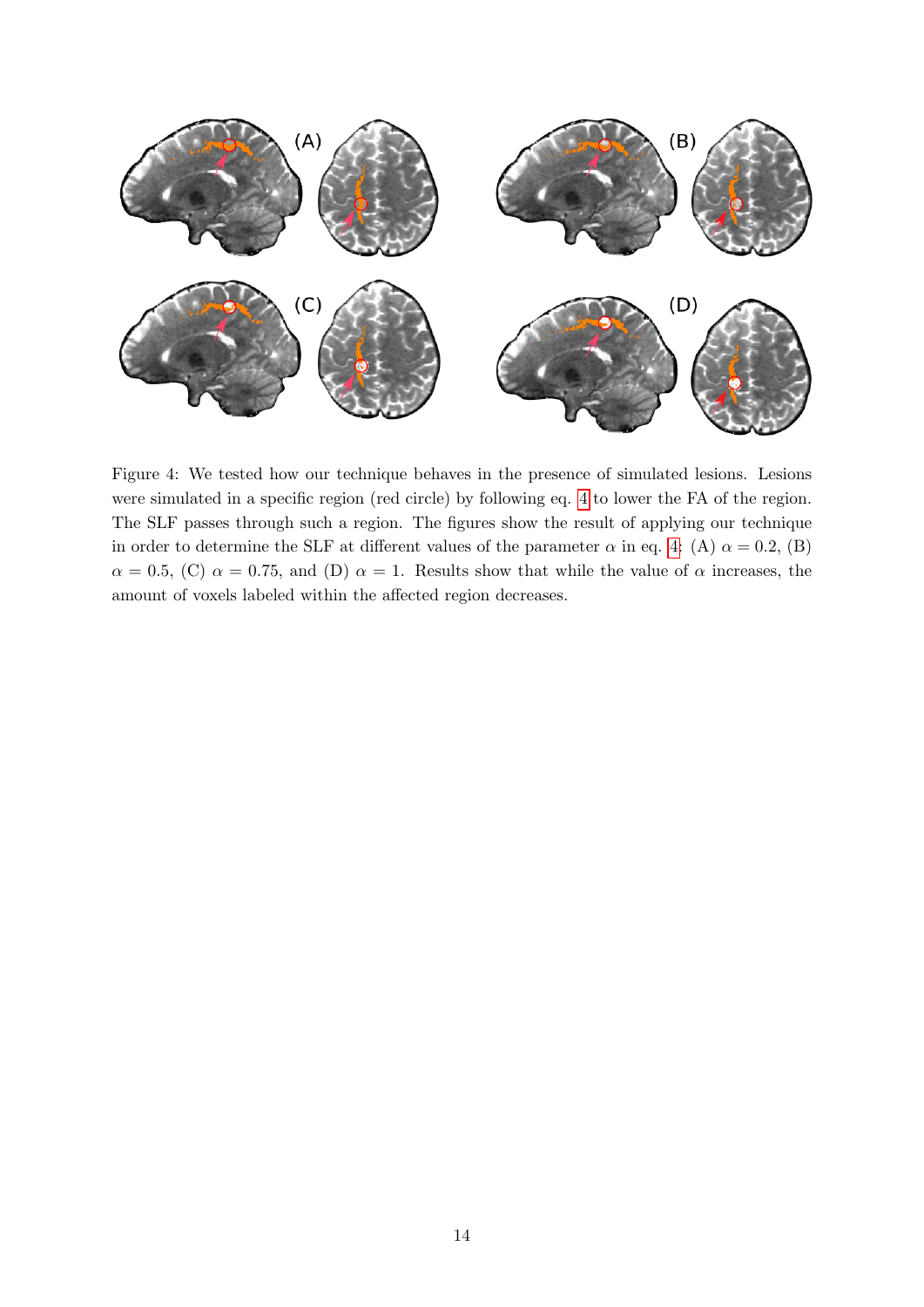# References

- <span id="page-14-0"></span>[1] T. Schonberg, P. Pianka, T. Hendler, O. Pasternak, and Y. Assaf, "Characterization of displaced white matter by brain tumors using combined DTI and fMRI," Neuroimage, vol. 30, pp. 1100–1111, 2006.
- <span id="page-14-1"></span>[2] T. A. G. M. Huisman, "Tumor-like lesions of the brain," Cancer Imaging, pp. 10–13, 2009.
- <span id="page-14-2"></span>[3] Y. I. Won, C. K. Chung, C. H. Kim, C.-k. Park, B.-b. Koo, J.-m. Lee, and H.-w. Jung, "White Matter Change Revealed by Diffusion Tensor Imaging in Gliomas," Brain Tumor Res Treat, vol. 4, no. 2, pp. 100–106, 2016.
- <span id="page-14-3"></span>[4] M. J. McGirt, K. L. Chaichana, M. Gathinji, F. J. Attenello, K. Than, A. Olivi, J. D. Weingart, H. Brem, and A. redo Quiñones-Hinojosa, "Independent association of extent of resection with survival in patients with malignant brain astrocytoma," J. Neurosurg., vol. 110, pp. 156–162, jan 2009.
- <span id="page-14-4"></span>[5] B. J. Jellison, A. S. Field, J. Medow, M. Lazar, M. S. Salamat, and A. L. Alexander, "Diffusion Tensor Imaging of Cerebral White Matter: A Pictorial Review of Physics, Fiber Tract Anatomy, and Tumor Imaging Patterns," 2004.
- <span id="page-14-5"></span>[6] A. J. Asman and B. A. Landman, "Non-local statistical label fusion for multi-atlas segmentation," Med. Image Anal., vol. 17, no. 2, pp. 194–208, 2013.
- <span id="page-14-6"></span>[7] L. Xu, A. Krzyżak, and C. Y. Suen, "Methods of Combining Multiple Classifiers and Their Applications to Handwriting Recognition," IEEE Trans. Syst. Man Cybern., vol. 22, no. 3, pp. 418–435, 1992.
- <span id="page-14-7"></span>[8] T. Rohlfing, D. B. Russakoff, and C. R. Maurer, "Performance-based classifier combination in atlas-based image segmentation using expectation-maximization parameter estimation," IEEE Trans. Med. Imaging, vol. 23, no. 8, pp. 983–994, 2004.
- <span id="page-14-8"></span>[9] M. R. Sabuncu, B. T. T. Yeo, K. V. Leemput, B. Fischl, and P. Golland, "A Generative Model for Image Segmentation Based on Label Fusion," IEEE Trans. Med. Imaging, vol. 29, no. 10, pp. 1714–1729, 2010.
- <span id="page-14-9"></span>[10] X. Artaechevarria, A. Mu˜noz-Barrutia, and C. Ortiz-de Sol´orzano, "Combination strategies in multi-atlas image segmentation: Application to brain MR data," IEEE Trans. Med. Imaging, vol. 28, no. 8, pp. 1266–1277, 2009.
- <span id="page-14-10"></span>[11] G. Girard, A. Daducci, L. Petit, J. P. Thiran, K. Whittingstall, R. Deriche, D. Wassermann, and M. Descoteaux, "AxTract: Toward microstructure informed tractography," Hum. Brain Mapp., vol. 38, no. 11, pp. 5485–5500, 2017.
- <span id="page-14-11"></span>[12] D. S. Tuch, "Q-ball imaging," Magn. Reson. Med., vol. 52, pp. 1358–1372, dec 2004.
- <span id="page-14-12"></span>[13] J.-D. Tournier, F. Calamante, D. G. Gadian, and A. Connelly, "Direct estimation of the fiber orientation density function from diffusion-weighted MRI data using spherical deconvolution," Neuroimage, vol. 23, pp. 1176–1185, nov 2004.